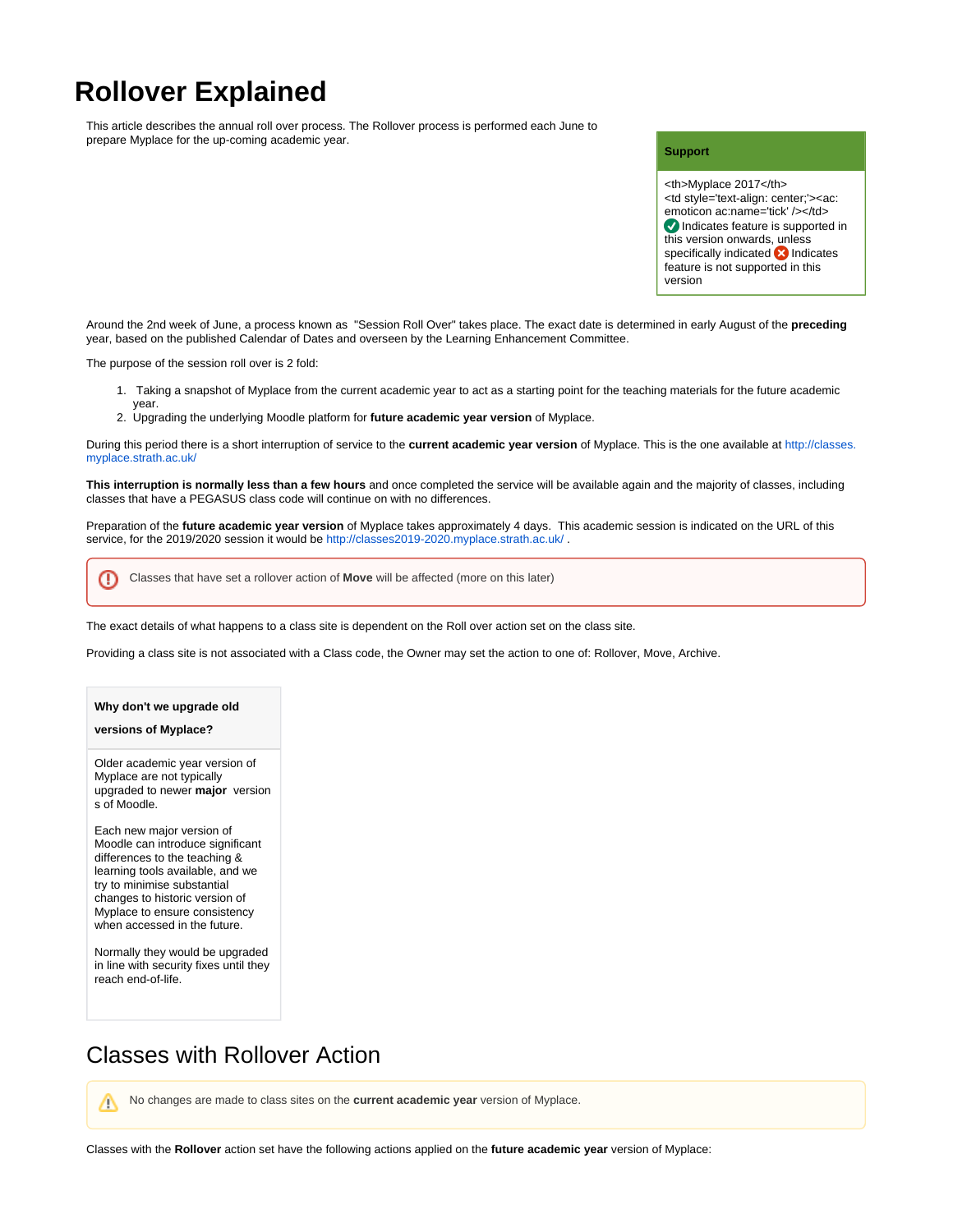- 1. All student enrolments refreshed to match the future academic year
- 2. All student submitted work (i.e. assignment submissions, quiz attempts) is reset.
- a. This includes resetting Turnitin Class and Activity details to preserve the previous year's Turnitin information.
- **3.** An attempt will be made to adjust submission dates for activities based on the new academic year
- 4. Features will be upgraded

Λ

Teaching materials and activities remain configured.

### **Key Tasks following rollover:**

- Review materials & update for future year
- Review all dates to ensure they are appropriate
- Review new features & changes to existing activities.

If a class has been set to one of the following Roll over actions, then there may be a number of impacts.

# Classes with Move Action

Classes with a **Move** action will have the following actions applied to the **current academic year** version of Myplace:

Class will be hidden and made unavailable to all users.

Classes with the **Rollover** action set have the following actions applied on the **future academic year** version of Myplace:

- Class will be available
- Features will be upgraded

### **My students have disappeared!**

No changes to class enrolments will be made, however if your class enrolments are based on the **current academic year**, this will now refer to the **future academic year**. If you have any questions about this please contact [learning-technologies@strath.ac.uk.](mailto:learning-technologies@strath.ac.uk.)

### **Key Tasks following rollover:**

Update any URLs pointing at the class to include the academic year: e.g. [https://classes.myplace.strath.ac.uk/](https://classes.myplace.strath.ac.uk) [https://classes2019-2020.](https://classes2019-2020.myplace.strath.ac.uk/) [myplace.strath.ac.uk/](https://classes2019-2020.myplace.strath.ac.uk/)

Once the future academic year starts these URLs will need to be changed back to <https://classes.myplace.strath.ac.uk/> Δ

Review new features & changes to existing activities.

# Classes with Archive Action

Classes with an **Archive** action will have the following actions applied to the **current academic year** version of Myplace:

Class will remain available

Classes with the **Archive** action set have the following actions applied on the **future academic year** version of Myplace (i.e. [https://classes2019-2020.](https://classes2019-2020.myplace.strath.ac.uk/)) [myplace.strath.ac.uk/\):](https://classes2019-2020.myplace.strath.ac.uk/))

Class will be hidden and made unavailable to all users.

**I want an archived class site back!** ∽

> If a class has been marked as Archive it can still be restored. When it is restored it will be in whatever state it was at the point of session rollover in June. Any changes made to the currently available site **will not be reflected**.

If you need an archived site restored contact [learning-technologies@strath.ac.uk](mailto:learning-technologies@strath.ac.uk)

| <b>Actions Applied</b>       |                             |  |
|------------------------------|-----------------------------|--|
| <b>Current Academic Year</b> | <b>Future Academic Year</b> |  |